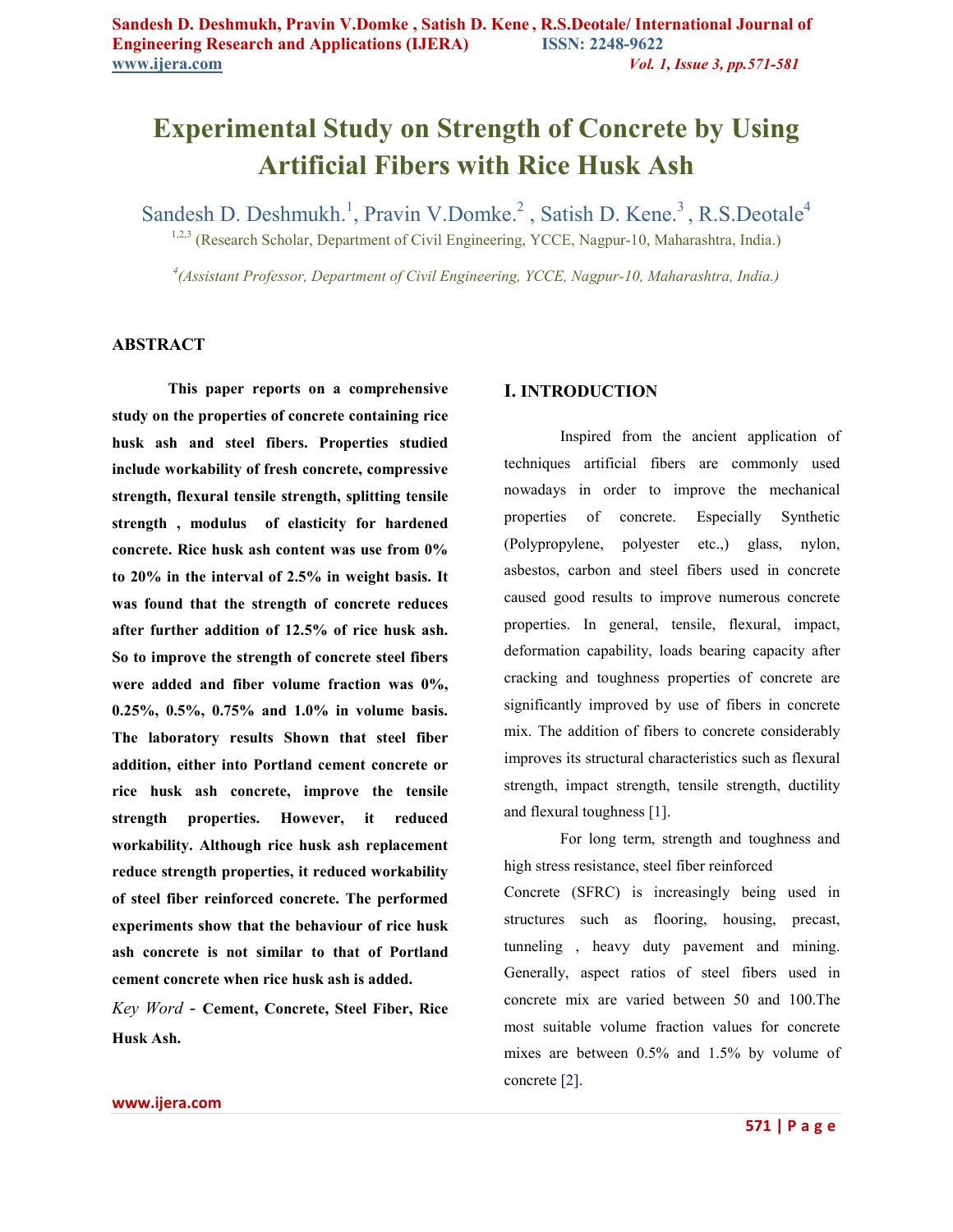In general, the character and performance of fiber reinforced concrete changes with varying concrete formulation as well as the fiber material type, fiber geometry, fiber distribution, fiber orientation and fiber concentration [3].Although, there were numerous studies carried out on the influence of fiber addition in concrete mixture on mechanical and durability properties of concrete limited research work has been carried out concerning the influence of fiber addition in concrete with pozzolans. Eren and Celik investigated the effect of silica fume and steel fibers on some properties of high-strength concrete. The results show that increase in the amount of silica fume and fibers decrease workability. They reported that while silica fume has an effect on compressive strength, volume percentage of steel fibers has little effect. An area that has not been extensively examined previously is the effect of steel fiber additions on the mechanical and durability properties of rice husk ash concrete. Researchers have studied rice husk ash concrete and fiber reinforced concrete separately; however, considering reinforcing fibers with rice husk ash in concrete is an area that needs more study[4].

The purpose of this research is to study the effects of steel fibers on the workability, compressive strength, flexural tensile strength, splitting tensile strengths, modulus of elasticity of rice husk ash concrete.

#### **II. EXPERIMENTAL PROGRAM**

#### A. Materials

## B. Cement

The cement used was Ordinary Portland cement (43Grade) with a specific gravity of 3.16. Initial and final setting times of the cement were 140 min and 205 min, respectively. Its chemical composition is given in Table 1.

## C. Rice Husk Ash

Rice husk ash used was obtained from YASH AGRO power station located in kolhari Nagpur. The Specific gravity of rice husk ash is 2.04 and bulk density is 0.721 g/cc. Chemical oxide composition of cement and rice husk ash were given in Table 1. Rice husk ash was sieved from150 micron and used for further study.

### D. Aggregate

Good quality river sand was used as a fine aggregate. The fineness modulus, specific gravity and dry density are 2.32, 2.68 and 1690 kg/m3.Coarse aggregate passing through 20mm and retained 10mm sieve was used. Its specific gravity and dry density was 2.7 and 1550 kg/m3.

#### E. Fibers

Steel fiber having low carbon and its both end were hooked were used. The steel fibers have a length of 30 mm, diameter of 0.60 mm, aspect ratio of 50, and density of 7.85 g/cm3. Collect from Stewols Pvt. Ltd. Nagpur.

#### F. Plasticizer

A commercial AC- Green Slump-GS-02 black cat Chemical Limited plasticizer From Nagpur was used to maintain the workability of fresh concrete. The dosage of hyper plasticizer was kept constant in mass basis; it was 1% of the binder content of concrete. The aim of keeping the amount of plasticizer constant is to neglect, if any, the influence of plasticizer on the properties of hardened concrete.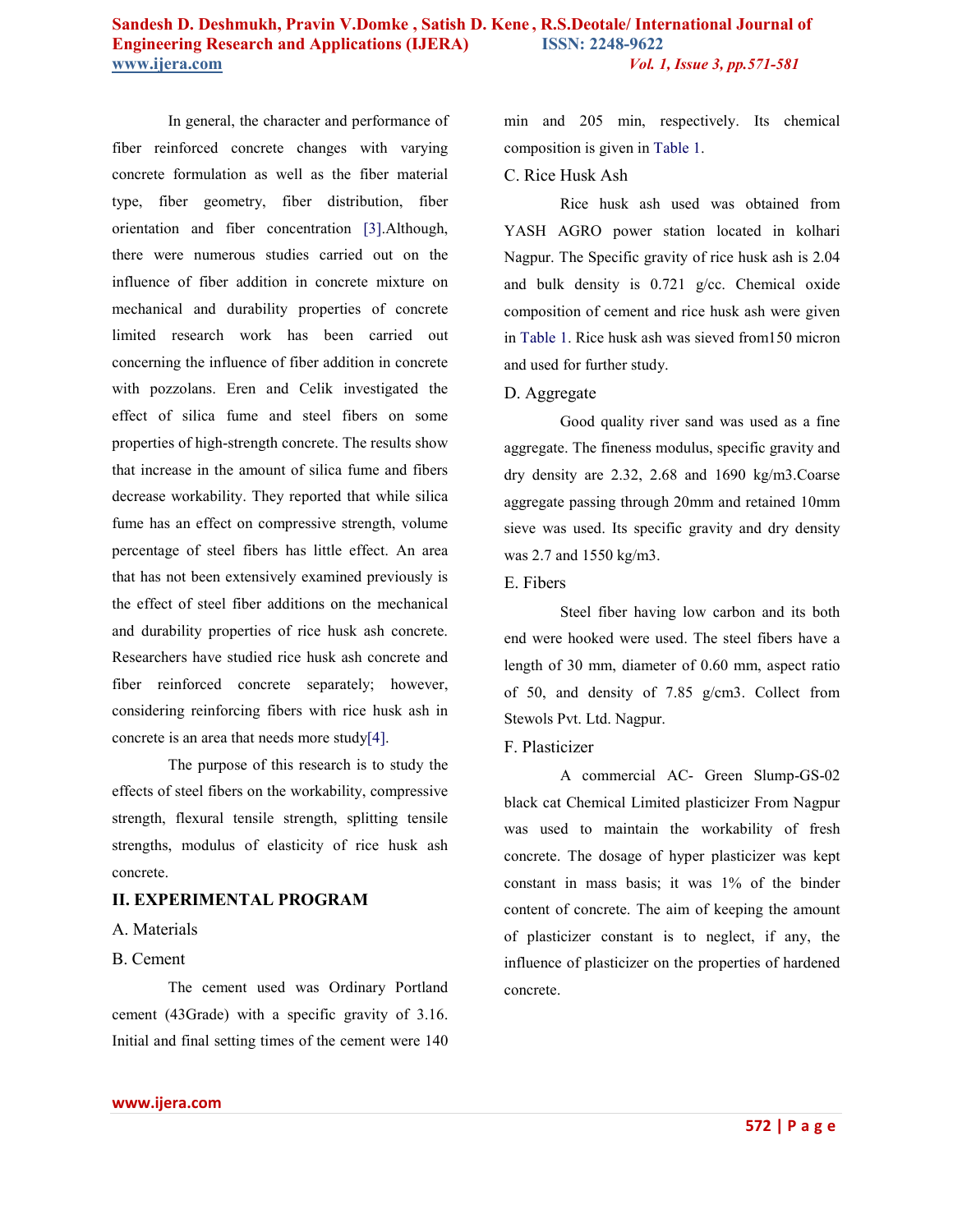| Oxide            | SiO2  | SiO2 | Al2O3 | Fe <sub>2</sub> O <sub>3</sub> | CaO   | MgO  | SO <sub>3</sub> | K2O  | Na2O3 | LOI  |
|------------------|-------|------|-------|--------------------------------|-------|------|-----------------|------|-------|------|
| Cement           | 19.71 |      | 5.20  |                                | 62.91 | 2.54 | 2.72            | 0.90 | 0.25  | 0.96 |
| Rice husk<br>ash | 78.21 |      | 82.64 |                                | 0.99  | 4.89 | 0.62            | 2.91 | 0.12  | 5.81 |

Table 1: Chemical composition of cement and Rice husk ash (%)

#### **III. MIXTURE COMPOSITION AND**

## **PREPARATION**

Mix design is made for M20 and M30 grade concrete accordance with the Indian Standard Recommended Method IS 10262-1982. At the beginning of the mixture design, binder content 385.5kg/m3(M20) and 420 kg/m3 (M30) and water– cement ratio 0.55(M20) and 0.44(M30) were kept constant and then, the volume of aggregate was determined for reference Portland cement concrete by assuming approximately2% air is trapped in fresh concrete. The volume of aggregate was used to determine the aggregate weight. Fresh concretes containing 2.5% to 20% rice husk ash as cement replacement in weigth basis were prepared by modifying the reference Portland cement concrete. Fresh fiber reinforced concretes containing 0.25%,  $0.5\%$ ,  $0.75\%$  and  $1.0\%$  steel fiber in volume basis were prepared. Aggregate weight for a cubic meter was adjusted when rice husk ash or fiber introduced into concrete. The procedures for mixing the fiberreinforced concrete involved the following. First, the gravel and sand were placed in a concrete mixer and dry mixed for 1 min. Second, the cement and fiber were spread and dry mixed for1 min. Third, the mixing water (90%) was added and mixed for approximately 2 min. Fourth, the remaining mixing water (10%) and plasticizer were added and mixed 3

min. Finally, the freshly mixed fiber-reinforced concrete was cast into specimens mold and vibrated simultaneously to remove any air remained entrapped. After casting, each of the specimens was allowed to stand for 24 h in laboratory before demolding. Various percentage of rice husk ash and steel fibers for M20 and M30 Grade of concrete are shown in table2.

## **IV. TESTING METHODS**

Experimental investigation of fresh mix properties of fiber reinforced rice husk ash concrete was conducted based on IS: 516 - 1959[5] using a slump cone. Compressive and Flexural strength of each specimen was determined using IS: 516 - 1959[5] and splitting tensile strength of each specimen was determined using IS: 5816 - 1959[6].Length change was measured according to IS: 516 - 1959[5]. Compressive strength were measured 7, 14, 28 and 90 days and flexural tensile strengths were measured 28 days of testing. Splitting tensile strengths were measured at 28 days. Specimens were cube with a 150 mm side for compressive strength, prism with dimensions of 100 \* 100 \* 500 mm for flexural tensile strength, cylinder with 150 mm diameter and 300 mm height for splitting tensile strength.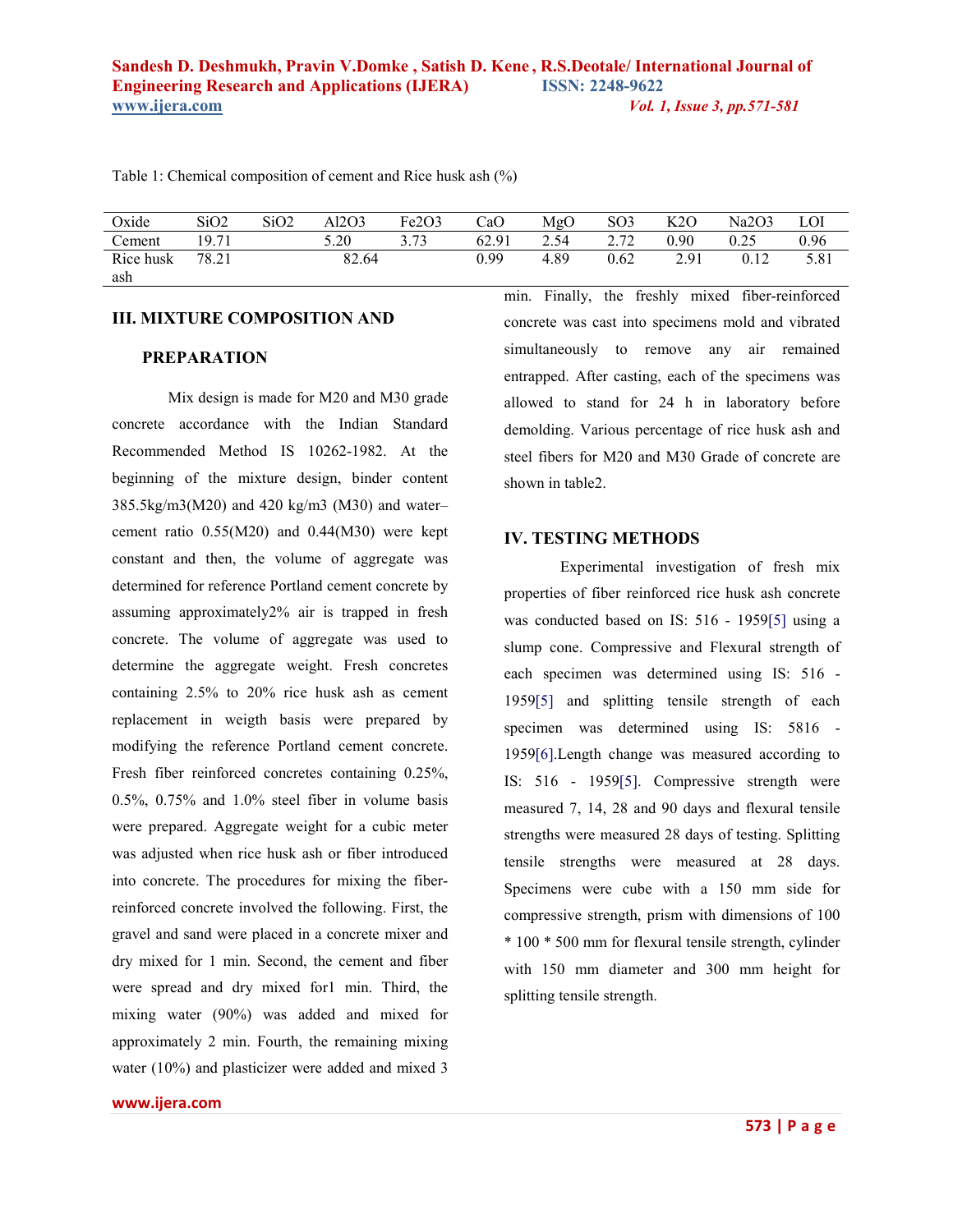## **V. RESULTS AND DISCUSSION**

#### A. Unit weight and workability

Unit weight, V-B time and slump value workability measurement were carried out on fresh fiber reinforced rice husk ash concrete. The results of unit weight, V-B time and slump values for M20 and M30 grade of concrete are presented in Table2. The results indicate that the unit weight of concrete increased uniformly with the increase in fiber content and decreased with the increase of rice husk ash content. Generally, the unit weights of steel fiber reinforced concretes were higher than that of concrete without fibers for each group. Table 2 shows that inclusion of steel fiber reduced workability.

Furthermore, increase in the steel fiber content causes additional reduction in workability. However, incorporation of rice husk ash as cement replacement in fresh steel fiber reinforced concrete also decreases workability when compared to reference concrete made without rice husk ash. Moreover, increase in the rice husk ash content causes further decrease in workability.

 It is found that V-B time is more sensitive not only towards steel fiber addition but also rice husk ash addition. Therefore, these comparisons made between V-B time and slump value workability's, show that V-B time measurement is more appropriate than the slump value measurement as an indicator of the workability of fresh fiber reinforced concrete (see Table 2).

#### B. Compressive strength

Compressive strength of concrete mixtures was measured at the ages of 7, 14, 28 and 90 days and shown in Table 3. There was an increase up to 10% and reduction up to 6% compressive strength of

**www.ijera.com** 

cube concrete specimens produced with steel fiber. This may be due to the physical difficulties in providing a homogeneous distribution of the steel fibers within the concrete causing rise or drop in the compressive strength as compared to the plain concrete. The addition of steel fibers to the concrete mixture did not improve compressive strength of 7 days and 14 days of curing specimen, but after 28days and 90 days only small increase (up to 10%) in compressive strength with increase in fiber content was observed. The presence of rice husk ash, when compared with plain concrete, decreased the average compressive strength by 10% and 14% for 15% and 30% rice husk ash replacement ratio, respectively. It is observed that steel fibers did not recover the compressive strength loss of rice husk ash.

If the amount of mixing water was reduced on the basis of equal V-B workability, it appears that the reduction in compressive strength due to addition of rice husk ash can be recovered significantly.

#### C. Flexural tensile strength

The results of flexural tensile strength tests conducted on steel fiber reinforced concrete with and without rice husk ash are presented in Table 4. When compared to plain concrete, the presence of rice husk ash in concrete decreased the average flexural tensile strength by 10% and 20% for 2.5% to 20% rice husk ash replacement ratio, respectively. This comparison is valid for the concrete made with steel fiber. This reduction decreases in time due to pozzolanic reaction of rice husk ash. On the other hand, steel fibers have significant effects on flexural tensile strength at 0.25% to 1.0% volume fractions used in this study. The increase in the fiber content in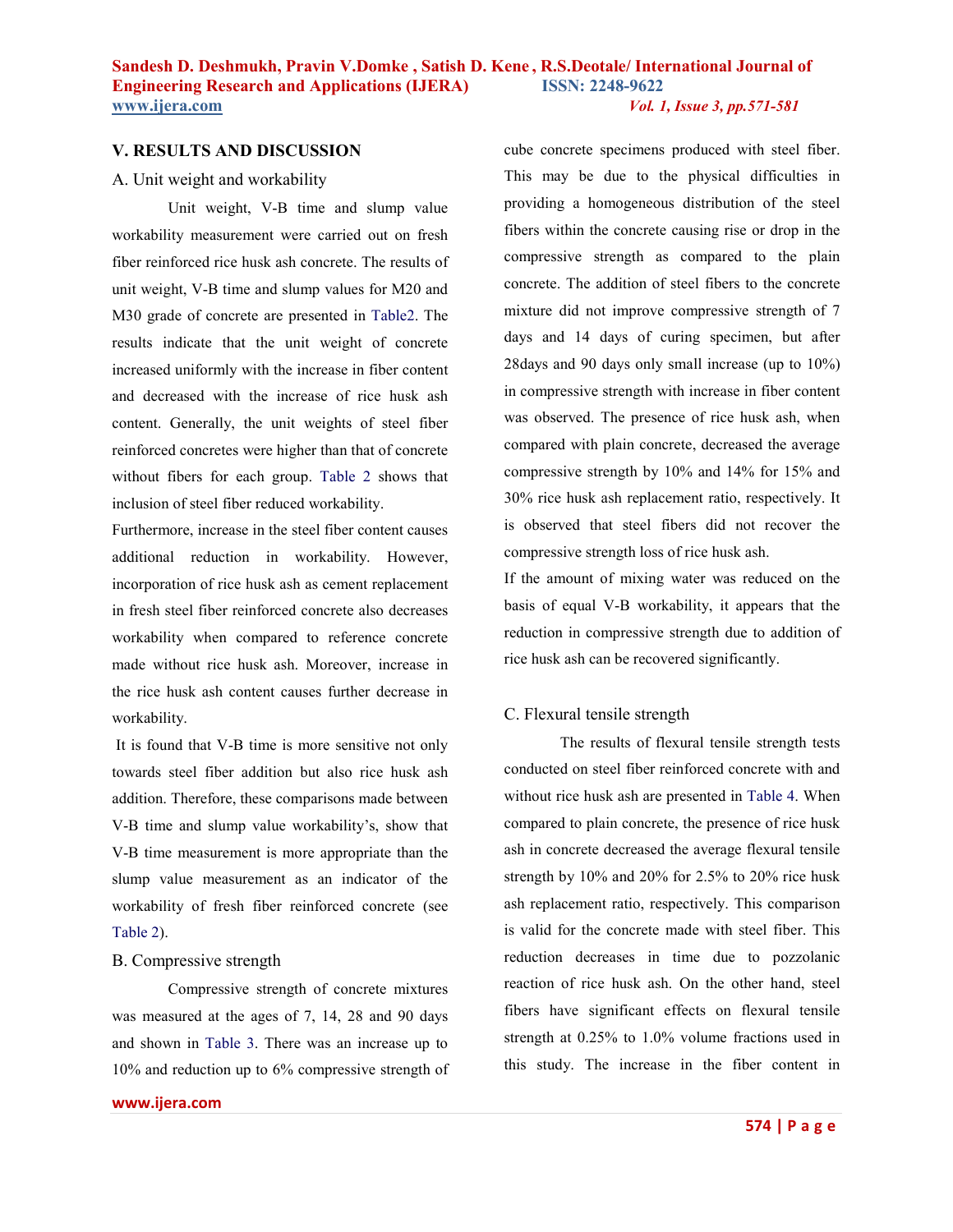concrete results with the further increase in flexural tensile strength for both Portland cement concrete and rice husk ash concrete.

However, it was the flexural tensile stress or strength that play an important role for the failure of beam. Randomly distributed steel fiber controls these cracks and stitch them. Therefore, when steel fiber controls these crack, the load to fail the beam specimen has to be increased to cause more crack for the failure. Thus, steel fiber addition increases the ultimate flexural tensile strength of material [7].The more the steel fiber amount in concrete the higher the

increase in flexural tensile strength can easily be concluded.

D. Splitting tensile strength

The splitting tensile strength test results of fiber reinforced concrete with and without rice husk ash are presented in Table 4. The results show that in general, there is an increase in splitting tensile strength varying from 1% to 65% with the addition of fibers to the concrete. Steel fibers in the concrete increases the splitting tensile strength. The highest volume fraction of fibers gives the maximum increase of strength.

| NO             | $RHA$ (%)<br>By weight | <b>FIBER</b><br>$(\%)$<br>Vf | M20                |                    | M30                               |                    |          |               |  |
|----------------|------------------------|------------------------------|--------------------|--------------------|-----------------------------------|--------------------|----------|---------------|--|
|                |                        |                              | Density<br>(kg/m3) | $V-B$<br>(s)       | $\overline{\text{Slump}}$<br>(cm) | Density<br>(kg/m3) | $V-B(s)$ | Slump<br>(cm) |  |
| A1             | $\overline{0}$         | $\boldsymbol{0}$             | 2535               | $\overline{7.1}$   | $20\,$                            | 2540               | $7.0\,$  | 19            |  |
| A2             | 2.5                    | $\boldsymbol{0}$             | 2533               | 7.6                | 20                                | 2533               | 7.5      | 19            |  |
| A3             | 5.0                    | $\boldsymbol{0}$             | 2530               | $\boldsymbol{8.0}$ | 19                                | 2529               | 7.9      | 18            |  |
| A4             | 7.5                    | $\boldsymbol{0}$             | 2527               | 8.1                | 18                                | 2523               | $8.0\,$  | 17            |  |
| A <sub>5</sub> | 10.0                   | $\boldsymbol{0}$             | 2523               | 10.0               | 17                                | 2519               | 9.0      | 16            |  |
| A <sub>6</sub> | 12.5                   | $\boldsymbol{0}$             | 2521               | 10.1               | 15                                | 2515               | 10.0     | 14            |  |
| A7             | 15.0                   | $\boldsymbol{0}$             | 2518               | 10.6               | 14                                | 2511               | 10.5     | 13            |  |
| A8             | 17.5                   | $\boldsymbol{0}$             | 2511               | $11.0$             | 10                                | 2505               | 10.9     | 09            |  |
| A <sub>9</sub> | 20                     | $\boldsymbol{0}$             | 2500               | 15.1               | 06                                | 2490               | 15       | 05            |  |
| B1             | $\boldsymbol{0}$       | 0.25                         | 2550               | 7.6                | 19                                | 2560               | 7.5      | 18            |  |
| B2             | $\boldsymbol{0}$       | 0.5                          | 2570               | 7.9                | 19                                | 2575               | 7.8      | 18            |  |
| B <sub>3</sub> | $\boldsymbol{0}$       | 0.75                         | 2590               | $\boldsymbol{8.0}$ | 18                                | 2590               | 7.9      | $17\,$        |  |
| B4             | $\boldsymbol{0}$       | 1.0                          | 2600               | 8.1                | 17                                | 2605               | $8.0\,$  | 16            |  |
| C1             | 12.5                   | 0.25                         | 2522               | 3.4                | 14                                | 2525               | 3.3      | 13            |  |
| C <sub>2</sub> | 12.5                   | 0.5                          | 2530               | 3.8                | 13                                | 2533               | 3.7      | 12            |  |
| C <sub>3</sub> | 12.5                   | 0.75                         | 2531               | 4.1                | 11                                | 2537               | 4.0      | 10            |  |
| C4             | 12.5                   | 1.0                          | 2538               | 11.1               | 11                                | 2545               | 11.0     | 10            |  |

Table2: Various percentage and properties for M20 and M30 grade of concrete.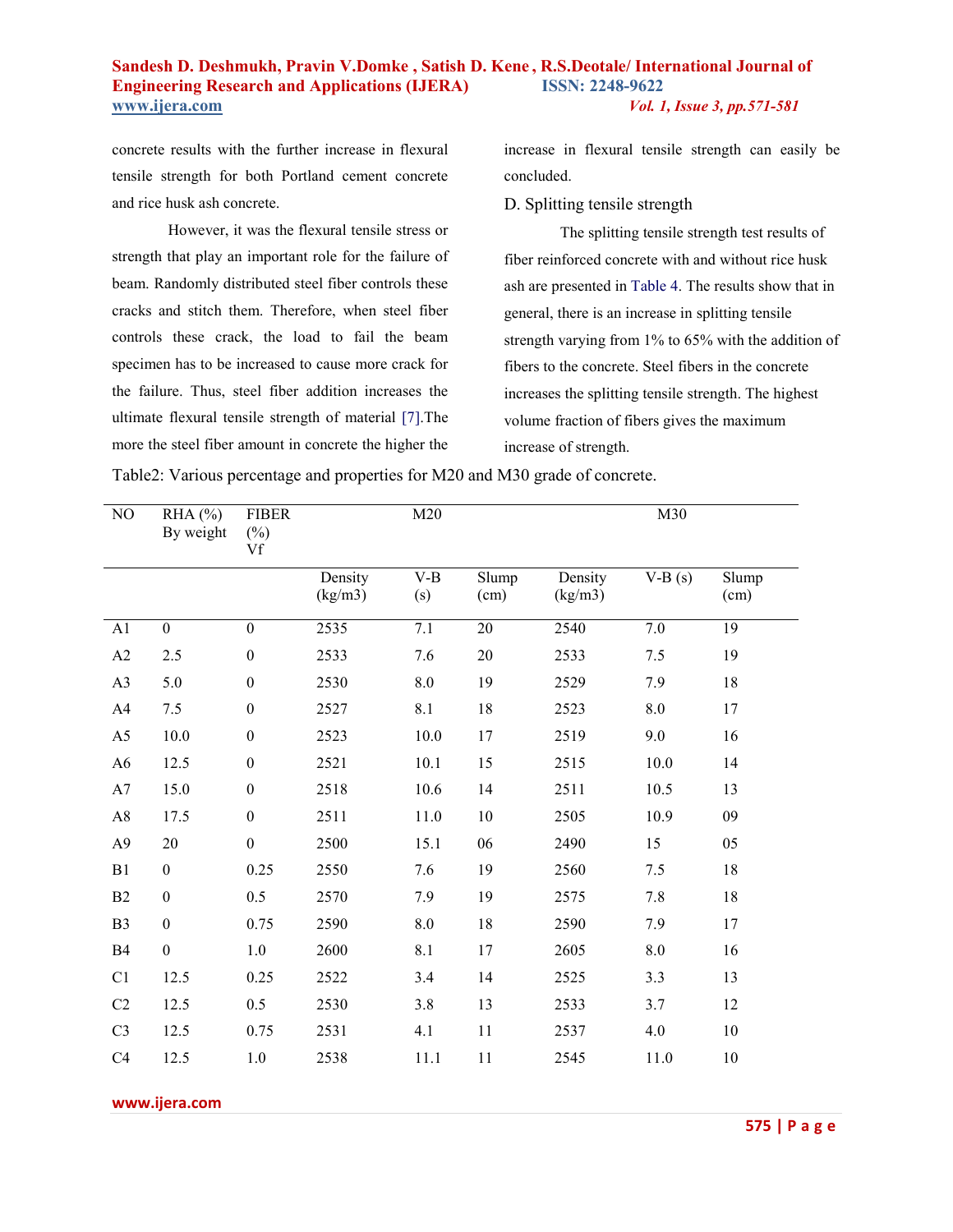| D <sub>1</sub> | 15.0 | 0.25 | 2519 | 3.2  | 12 | 2515 | 3.1 | 11 |
|----------------|------|------|------|------|----|------|-----|----|
| D2             | 15.0 | 0.5  | 2520 | 4.0  | 10 | 2520 | 3.9 | 09 |
| D <sub>3</sub> | 15.0 | 0.75 | 2524 | 4.1  | 09 | 2524 | 4.0 | 08 |
| D <sub>4</sub> | 15.0 | 1.0  | 2530 | 7.1  | 09 | 2530 | 7.0 | 08 |
| E1             | 17.5 | 0.25 | 2512 | 3.0  | 11 | 2507 | 2.9 | 10 |
| E2             | 17.5 | 0.5  | 2515 | 6.1  | 11 | 2515 | 6.0 | 10 |
| E3             | 17.5 | 0.75 | 2520 | 7.1  | 10 | 2521 | 7.0 | 09 |
| E4             | 17.5 | 1.0  | 2524 | 9.1  | 10 | 2525 | 9.0 | 09 |
| F1             | 20.0 | 0.25 | 2510 | 2.5  | 06 | 2500 | 2.4 | 05 |
| F2             | 20.0 | 0.5  | 2516 | 9.1  | 06 | 2510 | 9.  | 05 |
| F <sub>3</sub> | 20.0 | 0.75 | 2518 | 10.1 | 06 | 2515 | 10  | 05 |
| F4             | 20.0 | 1.0  | 2522 | 15.1 | 04 | 2523 | 15  | 03 |
|                |      |      |      |      |    |      |     |    |

Table3: Compressive Strength test on M20 and M30 Grade of concrete

| N <sub>o</sub> | Compressive strength(M20) |         |         |         | Compressive strength(M30) |         |         |         |
|----------------|---------------------------|---------|---------|---------|---------------------------|---------|---------|---------|
|                | 7 Days                    | 14 Days | 28 Days | 90 Days | 7 Days                    | 14 Days | 28 Days | 90 Days |
| A1             | 23.56                     | 24.89   | 40.00   | 42.22   | 31.11                     | 33.33   | 42.67   | 49.33   |
| A2             | 22.67                     | 23.02   | 36.89   | 40.00   | 30.67                     | 32.44   | 40.00   | 48.89   |
| A <sub>3</sub> | 22.22                     | 22.89   | 36.44   | 37.78   | 27.11                     | 28.89   | 39.78   | 42.22   |
| A4             | 21.56                     | 22.67   | 35.56   | 36.44   | 25.78                     | 28.44   | 39.11   | 41.33   |
| A <sub>5</sub> | 21.33                     | 22.22   | 34.22   | 34.67   | 25.33                     | 28.22   | 37.78   | 40.44   |
| A <sub>6</sub> | 20.89                     | 21.11   | 33.33   | 33.78   | 23.11                     | 27.33   | 37.33   | 39.11   |
| A7             | 16.44                     | 16.89   | 17.78   | 18.22   | 19.56                     | 21.33   | 26.22   | 28.00   |
| A8             | 15.56                     | 16.00   | 16.44   | 16.89   | 18.22                     | 20.00   | 25.33   | 27.11   |
| A <sub>9</sub> | 15.11                     | 15.56   | 15.56   | 16.44   | 17.78                     | 18.67   | 22.22   | 25.33   |
| B1             | 24.44                     | 25.33   | 40.00   | 42.67   | 33.33                     | 35.11   | 44.00   | 49.33   |
| B <sub>2</sub> | 25.33                     | 26.22   | 40.44   | 42.67   | 35.56                     | 37.78   | 46.22   | 50.67   |
| B <sub>3</sub> | 25.78                     | 26.22   | 40.89   | 43.11   | 36.89                     | 39.11   | 46.22   | 51.11   |
| <b>B4</b>      | 26.67                     | 27.11   | 41.33   | 43.56   | 39.56                     | 42.22   | 48.89   | 53.33   |
| C1             | 21.78                     | 21.33   | 34.67   | 35.11   | 23.11                     | 27.56   | 37.78   | 40.00   |
| C <sub>2</sub> | 22.22                     | 21.78   | 34.67   | 35.11   | 23.56                     | 28.89   | 38.22   | 40.89   |
| C <sub>3</sub> | 22.67                     | 22.67   | 35.11   | 35.56   | 24.44                     | 29.78   | 39.11   | 41.11   |
| C <sub>4</sub> | 23.11                     | 23.11   | 35.56   | 36.00   | 27.11                     | 31.11   | 40.00   | 41.56   |
| D1             | 17.78                     | 18.22   | 18.22   | 18.67   | 19.56                     | 21.78   | 26.67   | 28.89   |
| D2             | 18.67                     | 18.67   | 18.22   | 18.67   | 20.00                     | 22.22   | 27.56   | 29.33   |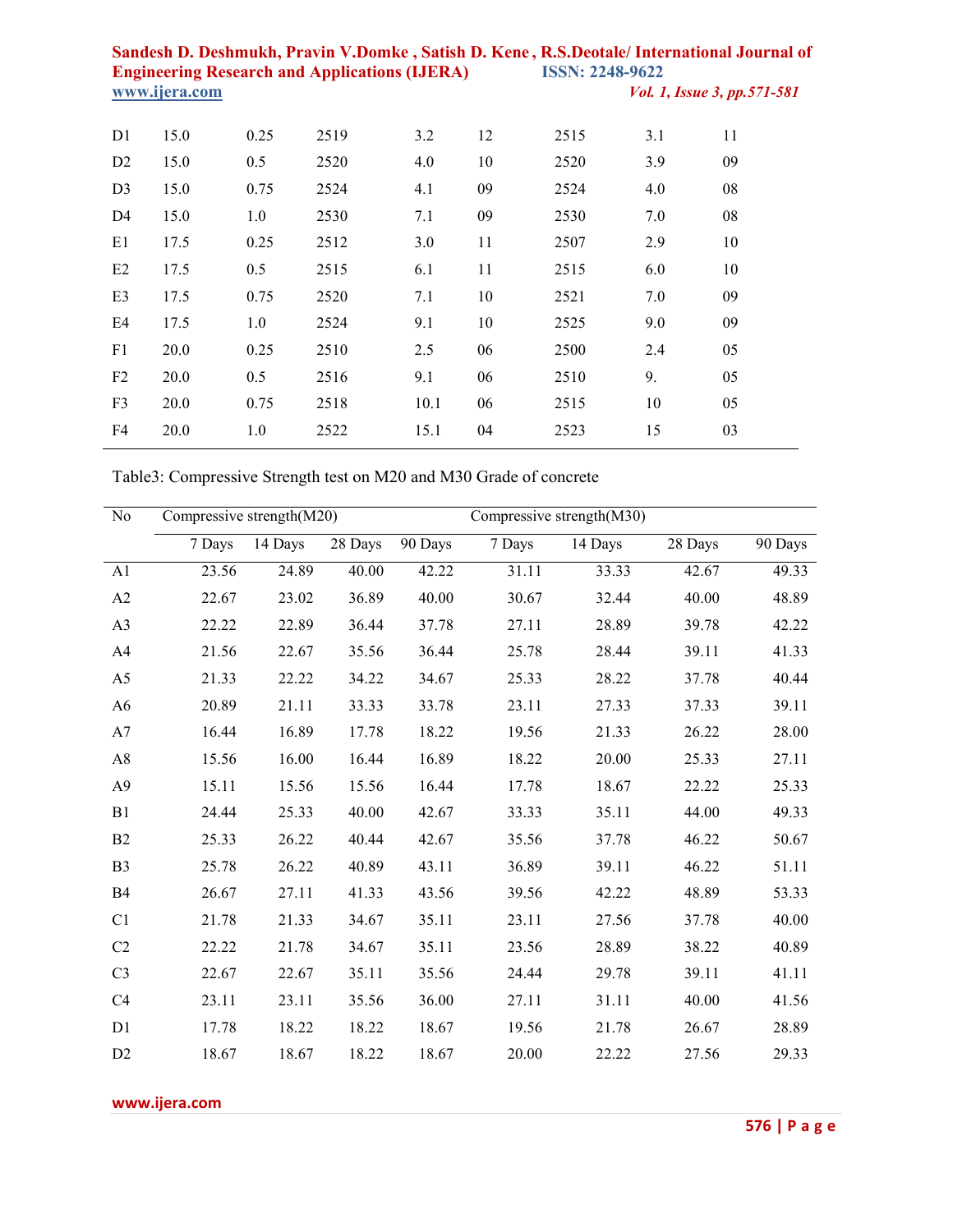| D <sub>3</sub> | 18.67 | 18.67 | 18.67 | 19.11 | 20.89 | 22.67 | 28.00 | 29.78 |
|----------------|-------|-------|-------|-------|-------|-------|-------|-------|
| D4             | 19.11 | 19.11 | 20.00 | 20.44 | 24.00 | 26.67 | 31.11 | 31.56 |
| E1             | 16.44 | 16.89 | 17.33 | 17.33 | 18.67 | 20.00 | 25.33 | 26.67 |
| E2             | 16.89 | 16.89 | 17.33 | 17.78 | 19.11 | 20.44 | 25.78 | 27.56 |
| E <sub>3</sub> | 16.89 | 17.33 | 17.78 | 17.78 | 20.00 | 21.33 | 26.22 | 28.22 |
| E4             | 17.33 | 17.78 | 18.22 | 18.67 | 22.67 | 23.56 | 30.67 | 30.89 |
| F1             | 15.56 | 16.00 | 16.44 | 16.89 | 17.78 | 18.67 | 22.22 | 23.11 |
| F <sub>2</sub> | 15.56 | 16.00 | 16.44 | 16.89 | 18.22 | 19.11 | 23.11 | 23.24 |
| F <sub>3</sub> | 16.00 | 16.44 | 16.89 | 17.33 | 19.11 | 20.00 | 23.56 | 23.56 |
| F4             | 16.44 | 16.89 | 17.33 | 18.22 | 22.22 | 24.00 | 26.67 | 27.11 |

Table4: Flexural, splitting tensile strength test and modulus of elasticity (E) forM20and M30 grade of concrete.

| NO             | <b>RHA</b>       | <b>FIBER</b>     |                | Flexural            | Splitting tensile |      | Modulus of        | Modulus of        |  |  |  |
|----------------|------------------|------------------|----------------|---------------------|-------------------|------|-------------------|-------------------|--|--|--|
|                | $(\%)$           | $(\%)$           |                | Strength 28<br>Days | Strength 28 Days  |      | Elasticity<br>GPa | Elasticity<br>GPa |  |  |  |
|                |                  |                  | M20            | M30                 | M20               | M30  | M20               | M30               |  |  |  |
| A1             | $\boldsymbol{0}$ | $\boldsymbol{0}$ | 8.4            | 9.2                 | 3.26              | 3.54 | 36.9              | 38.9              |  |  |  |
| A2             | 2.5              | $\boldsymbol{0}$ | 7.6            | 8.4                 | 3.11              | 3.33 | 36.7              | 38.7              |  |  |  |
| A <sub>3</sub> | 5.0              | $\boldsymbol{0}$ | 7.4            | 8.2                 | 3.04              | 3.18 | 36.4              | 38.4              |  |  |  |
| A4             | 7.5              | $\boldsymbol{0}$ | 7.2            | 7.6                 | 2.83              | 3.11 | 36.1              | 38.1              |  |  |  |
| A <sub>5</sub> | 10.0             | $\boldsymbol{0}$ | $\overline{7}$ | 7.4                 | 2.76              | 3.01 | 35.7              | 37.7              |  |  |  |
| A <sub>6</sub> | 12.5             | $\boldsymbol{0}$ | 6.92           | 7.32                | 2.69              | 2.25 | 35.1              | 37.1              |  |  |  |
| A7             | 15.0             | $\boldsymbol{0}$ | 6.84           | 7.24                | 2.12              | 1.94 | 35.0              | 37.0              |  |  |  |
| A8             | 17.5             | $\boldsymbol{0}$ | 6.68           | 7.08                | 1.70              | 1.67 | 34.7              | 36.7              |  |  |  |
| A <sub>9</sub> | 20               | $\boldsymbol{0}$ | 6.6            | 7                   | 1.34              | 1.27 | 34.2              | 36.2              |  |  |  |
| B1             | $\boldsymbol{0}$ | 0.25             | 8.8            | 7.2                 | 3.47              | 3.82 | 37.5              | 39.5              |  |  |  |
| B2             | $\boldsymbol{0}$ | 0.5              | 9.16           | 7.28                | 3.68              | 4.10 | 38.0              | 40.0              |  |  |  |
| B <sub>3</sub> | $\boldsymbol{0}$ | 0.75             | 9.44           | 7.4                 | 3.96              | 4.60 | 38.3              | 40.3              |  |  |  |
| <b>B4</b>      | $\boldsymbol{0}$ | $1.0\,$          | 10             | 7.6                 | 4.18              | 5.17 | 37.9              | 39.9              |  |  |  |
| C1             | 12.5             | 0.25             | 7.6            | 8.4                 | 2.76              | 2.38 | 36.0              | 38.0              |  |  |  |
| C <sub>2</sub> | 12.5             | 0.5              | 7.96           | 9                   | 2.83              | 2.49 | 36.5              | 38.5              |  |  |  |
| C <sub>3</sub> | 12.5             | 0.75             | 8.4            | 9.6                 | 2.90              | 3.03 | 36.7              | 38.7              |  |  |  |
| C4             | 12.5             | $1.0\,$          | 8.72           | 10                  | 2.99              | 3.11 | 37.0              | 39.0              |  |  |  |
| D1             | 15.0             | 0.25             | 7.2            | 7.6                 | 2.76              | 2.24 | 35.8              | 37.8              |  |  |  |
| D2             | 15.0             | 0.5              | 7.56           | 7.8                 | 2.83              | 2.55 | 36.4              | 38.4              |  |  |  |
| D <sub>3</sub> | 15.0             | 0.75             | 7.72           | 7.96                | 2.90              | 3.54 | 36.9              | 38.9              |  |  |  |
|                | www.ijera.com    |                  |                |                     |                   |      |                   |                   |  |  |  |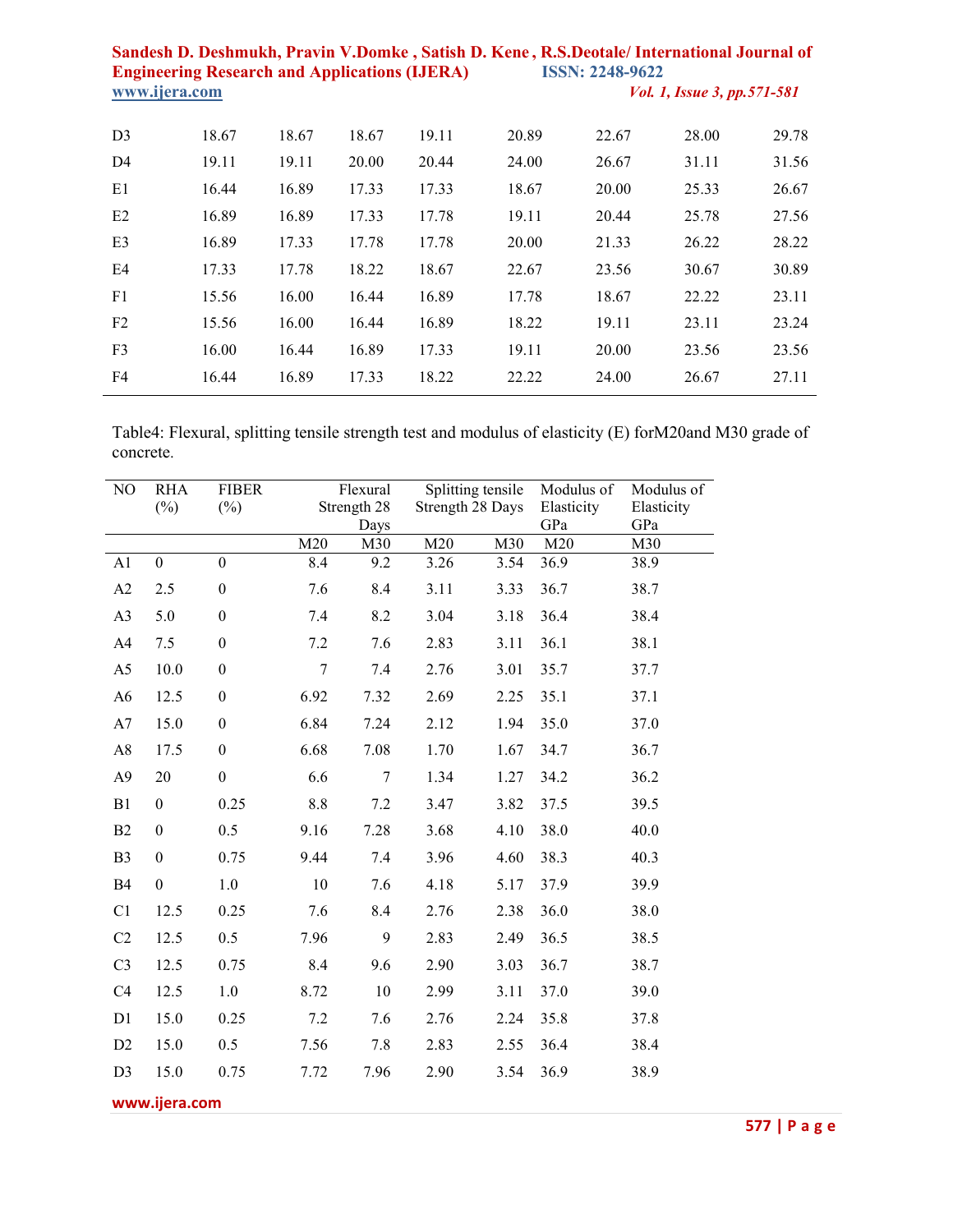| D <sub>4</sub> | 15.0 | 1.0  | 8    | 8.4  | 2.99 | 3.61 | 37.0 | 39.0 |
|----------------|------|------|------|------|------|------|------|------|
|                |      |      |      |      |      |      |      |      |
| E1             | 17.5 | 0.25 | 6.8  | 7.2  | 1.84 | 1.98 | 35.5 | 37.5 |
| E2             | 17.5 | 0.5  | 7.16 | 7.56 | 2.00 | 2.19 | 35.9 | 37.9 |
| E <sub>3</sub> | 17.5 | 0.75 | 7.6  | 7.8  | 2.17 | 2.48 | 36.6 | 38.6 |
| E4             | 17.5 | 1.0  | 7.84 | 8    | 2.28 | 2.55 | 36.9 | 38.9 |
| F1             | 20.0 | 0.25 | 6.76 | 7.2  | 1.42 | 1.70 | 34.5 | 36.5 |
| F <sub>2</sub> | 20.0 | 0.5  | 7.08 | 7.28 | 1.57 | 1.91 | 34.9 | 36.9 |
| F <sub>3</sub> | 20.0 | 0.75 | 7.2  | 7.4  | 1.68 | 2.08 | 35.0 | 37.0 |
| F4             | 20.0 | 1.0  | 7.56 | 7.6  | 1.71 | 2.26 | 35.2 | 37.2 |







Fig. 3. Effect of Rice husk Ash on splitting tensile strength on Fig. 4. Effect of steel fibers and RHA on cylinder specimens for 28 days curing for M20 and M30 splitting tensile strength of cylinder specimen for grade of concrete. 28 days curing (M20).

Fig. 1. Effect of Rice husk ash on compressive Fig. 2. Effect of fibers and RHA on compressive

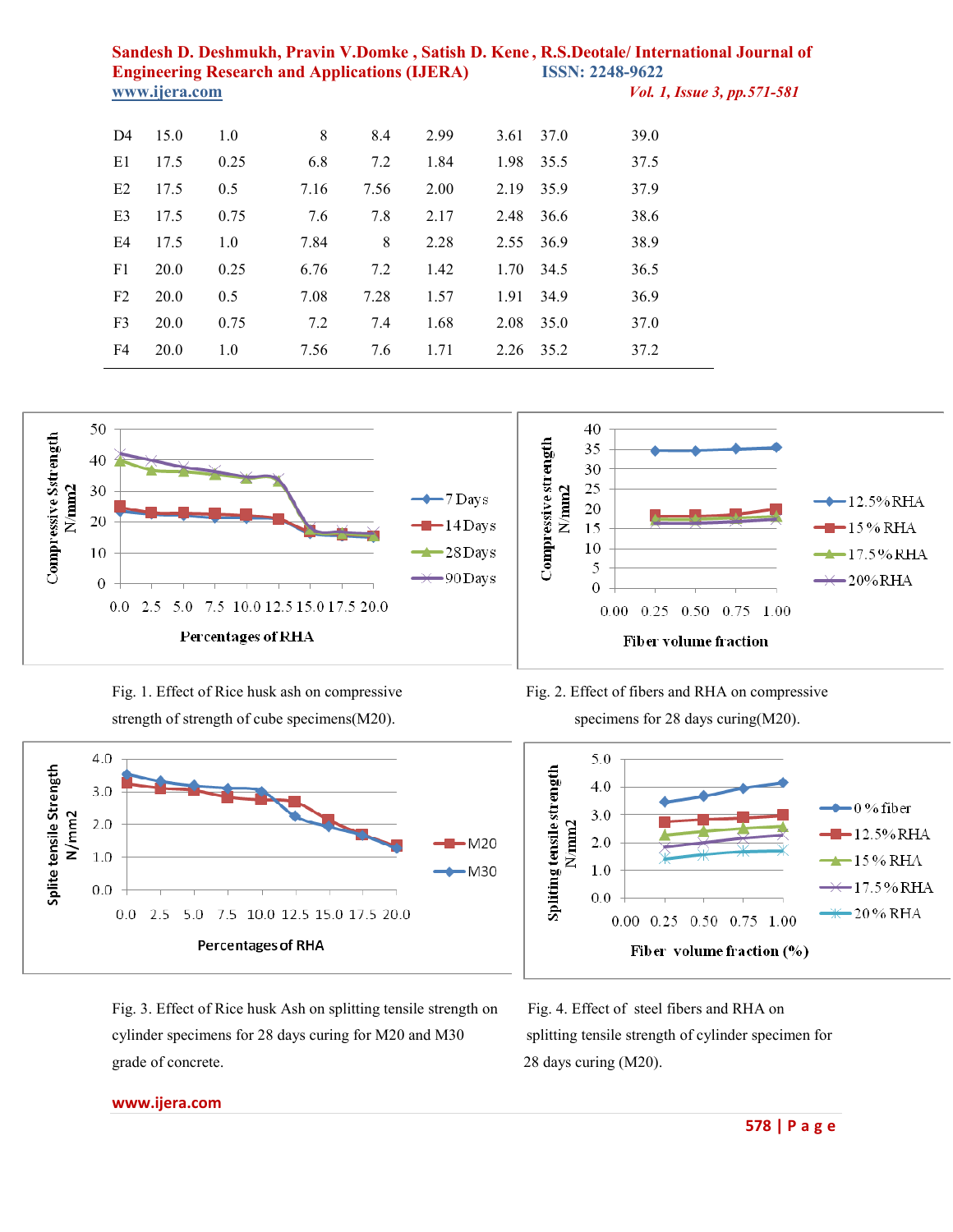**Sandesh D. Deshmukh, Pravin V.Domke , Satish D. Kene , R.S.Deotale/ International Journal of Engineering Research and Applications (IJERA) www.ijera.com** *Vol. 1, Issue 3, pp.571-581*



Fig. 5. Effect of Rice Husk Ash on flexural strength of concrete Fig. 6. Effect of Rice Husk Ash and steel fibers specimens for 28 days curing for M20 and M30 grade of concrete. on flexural strength of concrete specimens



Fig. 7. Effect of Rice husk ash on compressive strength of Fig. 8. Effect of fibers and RHA on compressive Cube specimen (M30). Strength of cube specimens for 28 days

for 28 days curing(M20)



curing(M30).



 **579 | P a g e**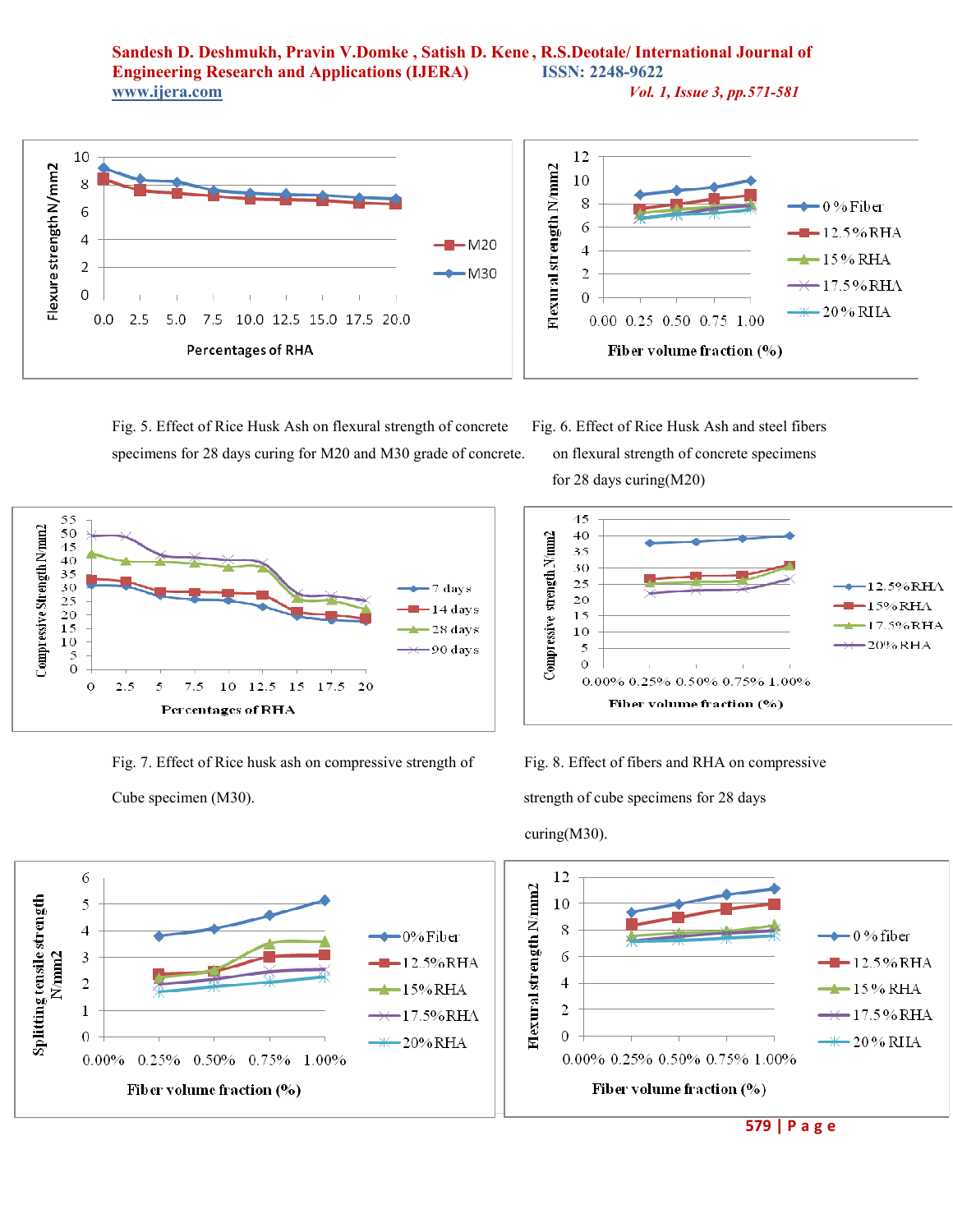strength of cylinder specimens for 28 days curing(M30). flexural strength of concrete specimens for 28 days

Fig. 9. Effect of fibers and RHA on splitting tensile Fig. 10. Effect of Rice Husk Ash and steel fibers on curing(M30).

# **VI. CONCLUSIONS**

From this laboratory work the following conclusions were made:

- 1.The unit weight of concrete increased uniformly with the increase in fiber content and decreased with the increase of rice husk ash content.
- 2. The inclusion of steel fiber reduced workability with increasing fiber content.
- 3. However, incorporation of rice husk ash as cement replacement in fresh steel fiber reinforced concrete also decreases workability when compared to control concrete made without rice husk ash.
- 4. The comparisons made between V-B time and slump value workability's, show that V-B time measurement is more appropriate than the slump value measurement for an indicator of the workability of fresh fiber reinforced concrete.
- 5. The addition of steel fibers into concrete mixture did not improve its ultimate compressive strength of 7 days and 14 days of curing specimen, but after 28days and 90days only small increase in compressive strength with increase in fiber content was observed.
- 6. It is observed that steel fibers did not recover the compressive strength loss of rice husk ash.
- 7. Steel fibers have showed more significant effects on flexural tensile strength at 0.25% to 1.0% volume fractions used in this study.
- 8. There is an increase in splitting tensile strength varying from 1%to 44% to 71% for concrete mixes having 0.25%, 0.5%, 0.75% and1.0% volume fractions of fibers with and without rice husk ash, respectively.
- 9. Moreover, there is no clear indication of significant effect of rice husk ash on the modulus of elasticity of concrete.
- 10. As the Steel fiber are expensive we could not able to maintain the economy of construction.

# **REFERENCES**

[1] Mohammadi Y, Singh SP, Kaushik SK. Properties of steel fibrous concrete containing mixed fibers in fresh and hardened state. Constr Build Mater, in press, doi:10.1016/j.conbuildmat.2006.12.004.

[2] Yazıcı S, Inan G, Tabak V. Effect of aspect ratio and volume fraction of steel fiber on the mechanical properties of SFRC. Construction Build Mater 2007;21:1250–3.

[3] Zollo RF. Fiber-reinforced concrete: an overview after 30 years of development. Cement Concrete Comp 1997;19:107–22.